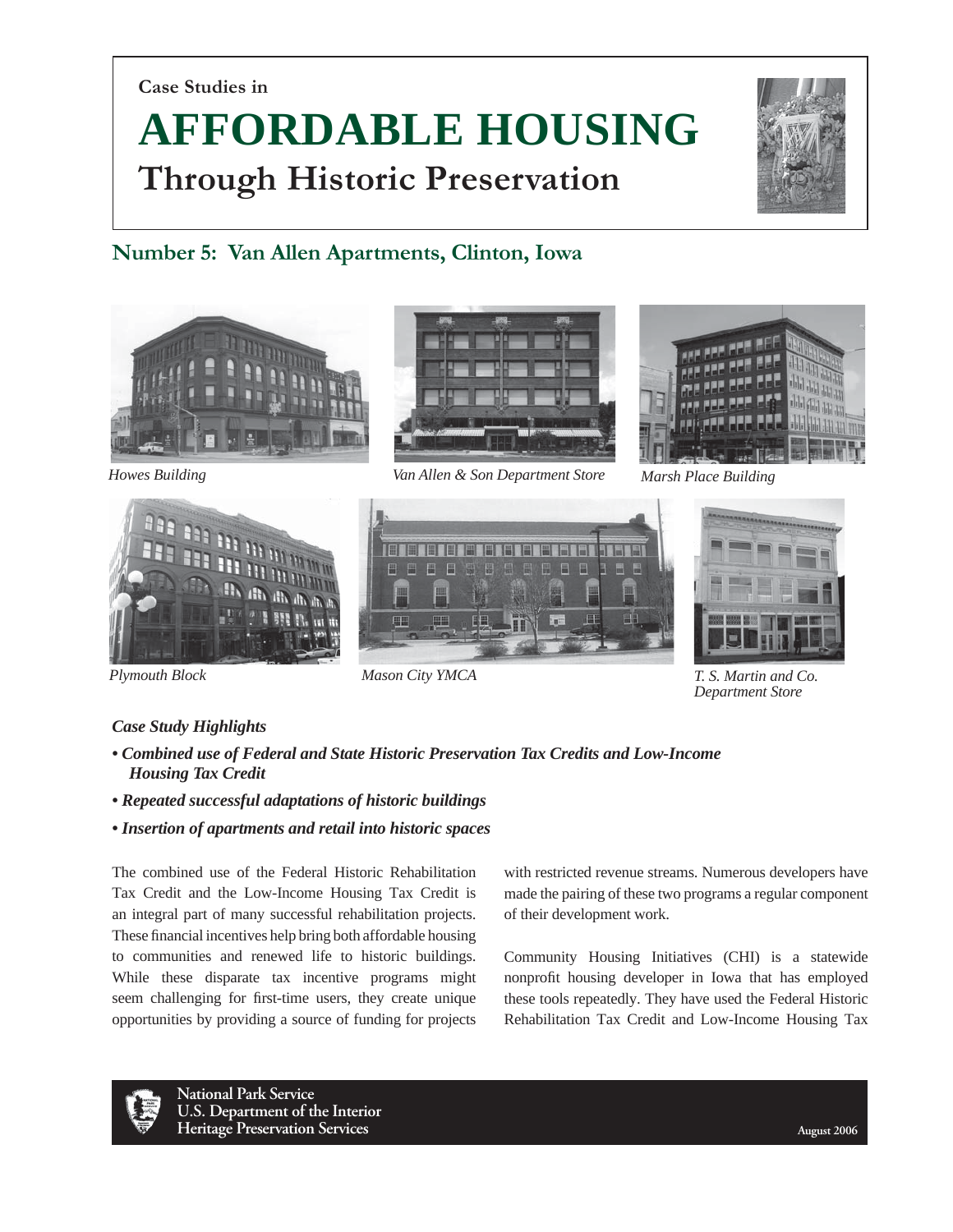Credit and a variety of local, state and national funding sources, including the State Historic Preservation Tax Incentive Program. CHI has paired these with standard loans to complete project financing. Lessons learned in the successful completion of their 1997 rehabilitation of the historic Carnegie Library in Sioux City, Iowa, spurred this group onto a series of projects involving notable local historic buildings. These projects have had a powerful positive impact on the neighborhood and communities where they are located.

# **CHI's Historic Preservation / Affordable Housing Tax Credit Projects in Iowa:**

*Carnegie Library* (Carnegie Place Apartments), Sioux City, IA, 1997

*T. S. Martin and Co. Department Store* (Century Plaza Apartments), Sioux City, IA, 1999

*Marsh Place Building* (Marsh Place Apartments), Waterloo, IA, 2000

*Plymouth Block* (Call Terminal Apartments), Sioux City, IA, 2001

*Mason City YMCA* (River City Apartments), Mason City, IA, 2004

*Van Allen & Son Department Store* (Van Allen Apartments), Clinton, IA, 2003

*Howes Building* (Clinton Block), Clinton, IA, 2005

*Dubuque Casket Company* (Washington Court), Dubuque, IA, 2006

*Moeszinger-Marquis Hardware* Company (Armstrong Apartments), Clinton, IA, 2006

*Antlers Hotel* (The Antlers), Spirit Lake, IA, 2006

In developing historic properties, CHI has found that each project presents its own rehabilitation and financing challenges. The types of historic buildings they have developed vary considerably including a library, light industrial buildings, department stores and a YMCA. In addition to unique structural demands and design challenges, the buildings also had different degrees of historic finishes. In the case of the Mason City YMCA, a high degree of finish existed in the formal meeting spaces, while few historic interior finishes remained at the start of the Marsh Place department store rehabilitation. Another important variable has been the extent and range of hazardous materials abatement required. Such work has included lead

paint abatement, asbestos mitigation, and the management of widespread mold. Each type of mitigation can involve complex regulations and major expense.

The financial structures of the projects are equally diverse, utilizing different combinations of such funding sources as conventional loans, foundation support, municipal funds and tax incentives. Understanding that there is no set formula for undertaking and financing a historic building rehabilitation and that such projects are quite different from new construction has helped CHI to establish a successful program of providing affordable housing in historic buildings.

# *Locating a property*

CHI's choice of a building to develop is driven primarily by demand within the local housing market. Where demand exists, they look for historic buildings appropriate for



*Challenges of fi re-rating the interior of the Marsh Place Apartments were met in part through innovative drywall applications that left the historic character of the corridors preserved.*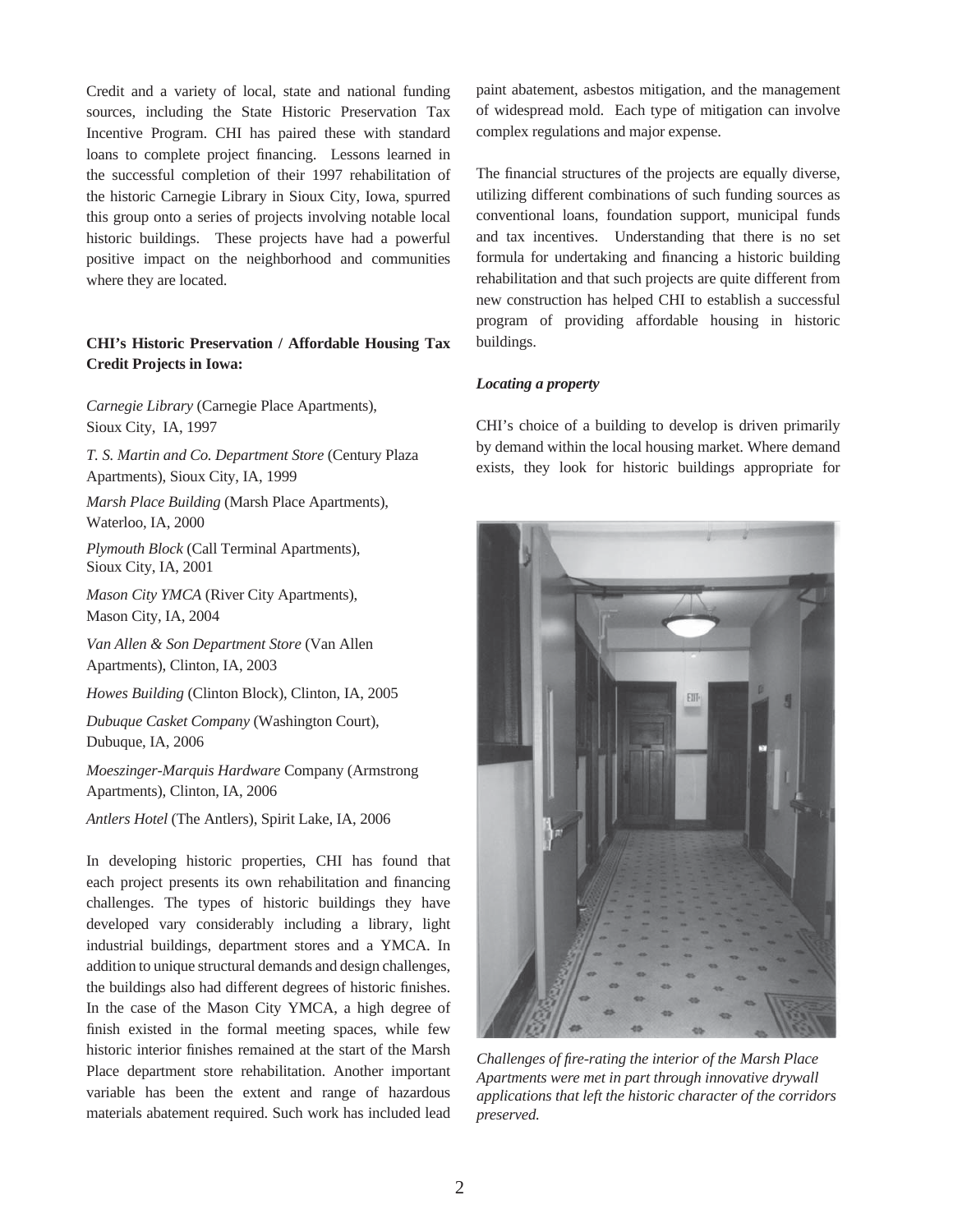

*The main lounge and stairs of the Mason City YMCA were preserved and reused as a community room for the building's tenants.* 

adaptive reuse as low-income housing or as combined housing and retail. On a few occasions, CHI was not able to pursue projects in suitable historic buildings because of a lack of demand for housing in the local community. When looking for properties, CHI also takes into account that the historic character of a building would need to be preserved at the same time affordable housing is created.

Costs associated with the acquisition of a property influence the development decision as well. Local officials in Iowa often have earmarked buildings for redevelopment within their community. They, in turn, have approached CHI, offering properties for redevelopment purposes at low or no acquisition cost. The Marsh Place in Waterloo is a good example. The upper floors of the building were vacant for many years when Main Street Waterloo approached CHI in 1997. Main Street Waterloo had acquired the building with the goal of finding a group willing to redevelop it. CHI met with Main Street and the City of Waterloo during the summer of 1997 and by September completed plans for 25 rental units on the upper floors and retail space on the ground floor. To help make the project financing work, Main Street Waterloo sold the building to CHI for \$50,000 and, in turn, put \$40,000 of the proceeds back into the project in the form of a long-term, low-interest, deferred loan.

CHI regularly assesses buildings for potential reuse reviewing their construction needs, the local market for affordable housing and possible sources of additional funding. A number of factors are considered such as the structural condition of the building, environmental issues (asbestos, lead paint, etc), ease of converting the building to housing, projected rehabilitation costs, availability of parking, and commitments for use of the ground floor. The project architect is consulted continuously during the process of selecting a building in order to identify early on challenges and opportunities in redeveloping the building.

# *Rehabilitation Goals*

CHI targets properties with a significant amount of intact historic fabric. While the nature of the interior may vary, from ornately finished spaces like the main retail floor in the Van Allen & Son Department Store to relatively simple warehouse spaces such as those in the Plymouth Block's upper levels, the extant historic character of the properties is one of their main marketing pulls and its retention is part of CHI's development goals.

One of CHI's projects was the renovation of a 1926 YMCA building. A number of the more distinctive spaces in the building remained largely intact, including the gentlemen's lounge, boys' lounge and the swimming pool. Such character-defining spaces can be retained as community spaces, leased for non-residential purposes or, where appropriate, sensitively incorporated into apartment units. From a historic preservation perspective, where little historic fabric and few significant spaces remain, such as the interior of the Martin Department Store, greater flexibility exists in retrofitting apartment units.

## *Assembling the fi nancing*

Securing financing usually is one of the most challenging parts of development projects. For historic rehabilitations there are a number of financing sources available, of which the federal historic tax credit is but one. At least 25 states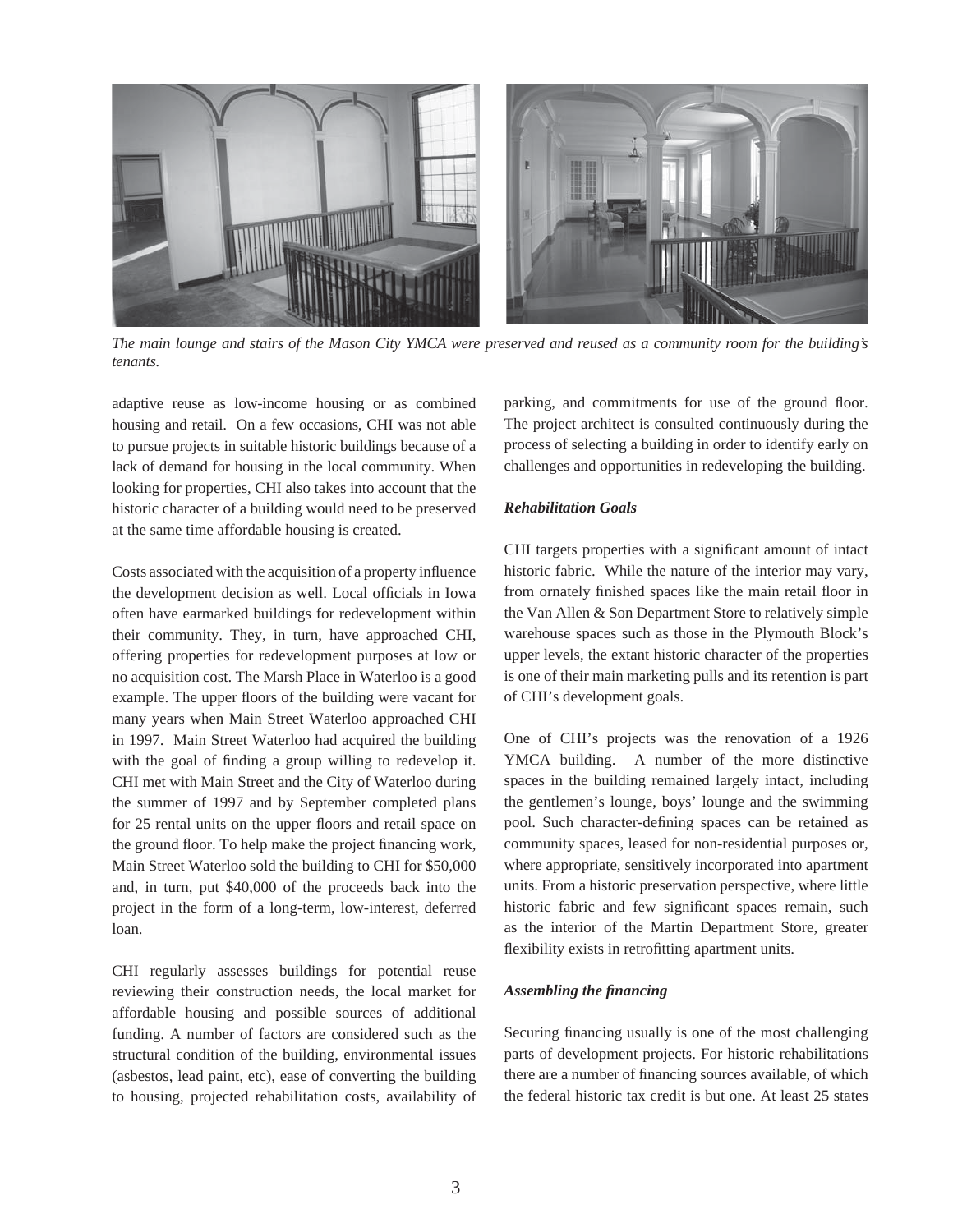

*The interior of the Van Allen & Son Department Store is shown during the Christmas shopping season in 1934. Photo: Courtesy of Mr. and Mrs. John B. Van Allen.*

provide income tax credits for historic rehabilitation work. In recent years a 25% State Historic Rehabilitation Tax Credit was enacted in Iowa. In addition, Iowa created statedesignated enterprise zones that have development areas in which projects can receive a 10% income tax credit.

CHI obtains part of the equity for their projects through syndication of the credits. As a nonprofit developer, CHI's main goal is providing low- income housing. CHI has been able to include a number of market rate units in many of their projects, thus fulfilling a goal of mixed income housing. Some projects have been able to accommodate a commercial element as well.

# *Procedure*

CHI has found that early communication with the State Historic Preservation Office (SHPO) is an important first step when seeking the historic preservation tax credits. Initial discussions with the State occur early in the development process, helping to avoid unforeseen issues later on that may prove costly. With the Van Allen & Son Department Store, the SHPO was contacted within two months of the start of the project's conceptual planning and the National Park Service (NPS) was consulted before construction began. In the case of the Plymouth Block, the SHPO was consulted very early and a determination from NPS that the project met the Secretary of the Interior's

# **PROJECT DATA**

| <b>Current Name:</b>         | Van Allen Apartments                                |
|------------------------------|-----------------------------------------------------|
| <b>Historic Name:</b>        | Van Allen $\&$ Son<br>Department Store              |
| Address:                     | 5th Avenue and South<br>2nd Street, Clinton, IA     |
| <b>Building type:</b>        | Department Store                                    |
| Date of construction:        | 1913-1915                                           |
| Date of rehabilitation:      | 2002-2003                                           |
| Old use:                     | <b>Department Store</b>                             |
| New use:                     | Affordable Housing,<br><b>Apartments and Retail</b> |
| <b>Type of construction:</b> | Brick and steel frame                               |

Standards for Rehabilitation (Part 2) was received months before construction began. Aided by a clear understanding of historic property development and a good working relationship with the SHPO and NPS, CHI has been able to receive historic tax credits for all projects where they have applied for them.

Another key component of CHI's successful work is having an experienced and reliable development team. They have employed the Iowa architectural firm InVision for all but one of their historic rehabilitation projects. CHI has identified contracting teams in different parts of the state that are experienced with historic rehabilitation. This prior planning helps when development opportunities in a community arise and there is a need to pull a project team together in a short timeframe.

Their experience in working with the Federal and State Historic Rehabilitation Tax Credits and Affordable Housing Tax Credit programs has helped CHI to create a successful development program involving the creation of affordable housing in historic buildings. Besides the financial benefits of these two programs, CHI experiences better tenant retention and occupancy rates in their historic projects than in their new construction. Additionally, the initial lease-up of their historic properties is better than their new construction projects in part because with their historic properties there are usually additional amenities.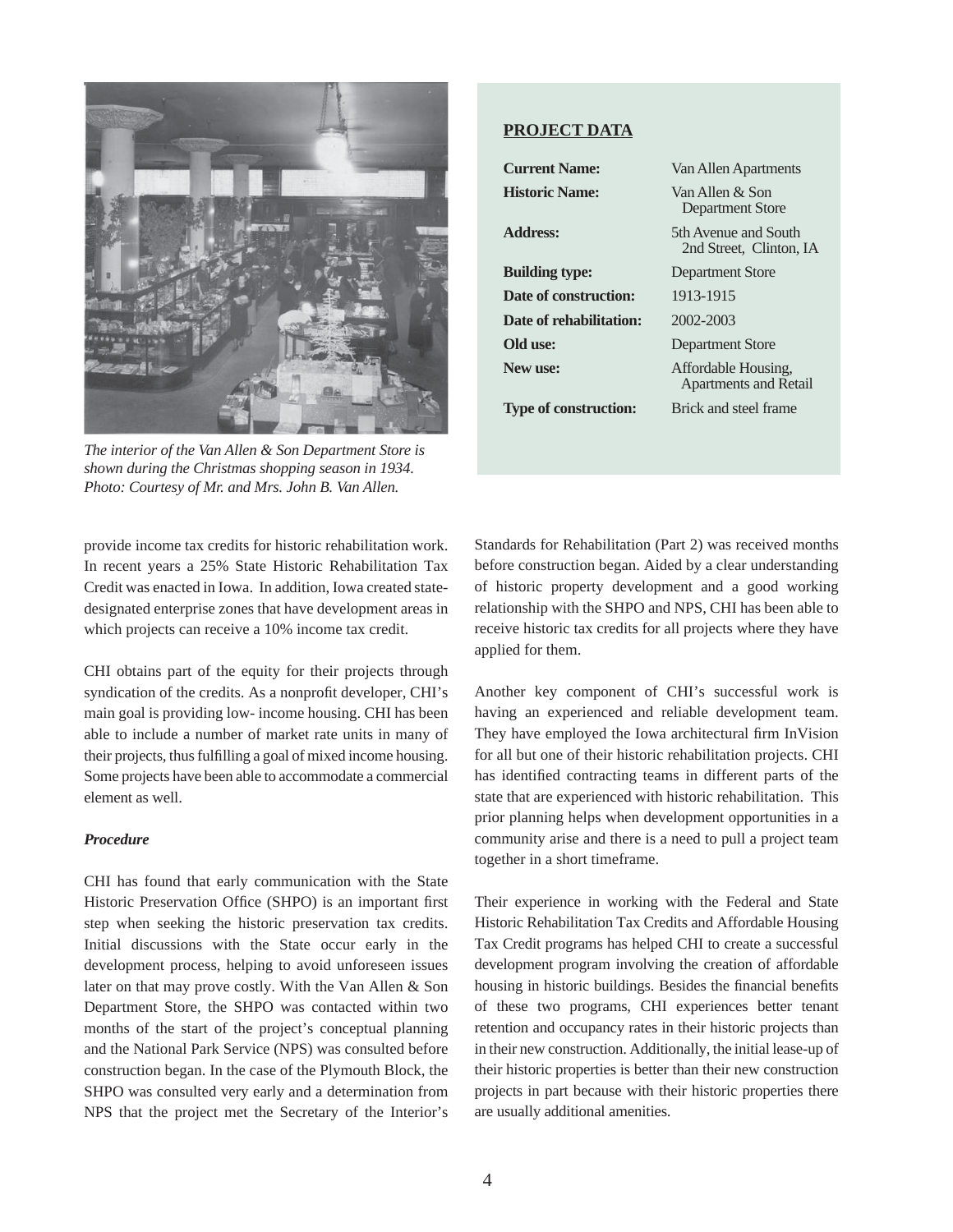# *Project Overview*

The Van Allen & Son Department Store in Clinton, Iowa, is one of the state's 23 National Historic Landmarks. The fourstory department store was designed by Louis Sullivan and completed in 1915. This steel frame structure is distinguished by exceptional terra cotta ornamentation on the facade. The design of the department store interior was based on an open plan punctuated by a limited number of columns. Sullivan and John Van Allen planned the interior spaces before designing the exterior; the latter included elaborate terra cotta ornaments which served both to distinguish the building and conceal irregularities in the facade resulting from first fulfilling the interior design requirements.

Though important to Clinton's downtown retail life, the department store went out of business in 1991, at which time the City of Clinton purchased the property to insure its survival. The city maintained the building for a decade while an appropriate new use was sought. In 2000 Clinton approached CHI with a proposal for the building's development, offering the building at no cost.

# **DEVELOPMENT SCHEDULE**

| <b>Event</b>                                                                   | Date             |
|--------------------------------------------------------------------------------|------------------|
| Project initiated:                                                             | Feb. 2000        |
| Architect hired:                                                               | Feb. 2000        |
| Initial contact with SHPO:                                                     | April 2000       |
| Ownership structure organized:                                                 | Oct. 2000        |
| Part 1 (HRTC): not needed since building<br>is listed on the National Register |                  |
| LITC approval:                                                                 | Aug. 2001        |
| Part 2 approval (HRTC):                                                        | Nov. 2002        |
| Financing approved:                                                            | June 2002        |
| Construction initiated:                                                        | <b>July 2002</b> |
| Construction completed:                                                        | May 2003         |
| Building placed in service:                                                    | May 2003         |
| Leasing begun:                                                                 | June 2003        |
| Part 3 (HRTC) State review:                                                    | June 2003        |
| Part 3 (HRTC) NPS approval:                                                    | Aug. 2003        |
| Notes:                                                                         |                  |

*SHPO: State Historic Preservation Officer HRTC: Federal Historic Rehabilitation Tax Credit* 

### *The Rehabilitation*

Due to its long history as a department store, the Van Allen & Son Department Store retained a great deal of its original layout and historic detail. The central challenges in developing the property included devising a way to subdivide the upper floors into apartment units while retaining a sense of the open space; finding a suitable use for the distinctive first floor retail space, and preserving the ornate, characterdefining facade. The rehabilitation plans prepared by CHI included creating 17 one-and-two-bedroom affordable housing units and two market rate units on the upper floors. The first floor was to be retained as retail space.



*The main retail fl oor of the Van Allen & Son Department Store is viewed prior to and after the current rehabilitation. Retaining a retail use and incorporating partial height dividers with glass-panels above permitted CHI to keep the volume of the space as well as distinctive features, such as light fixtures and columns.*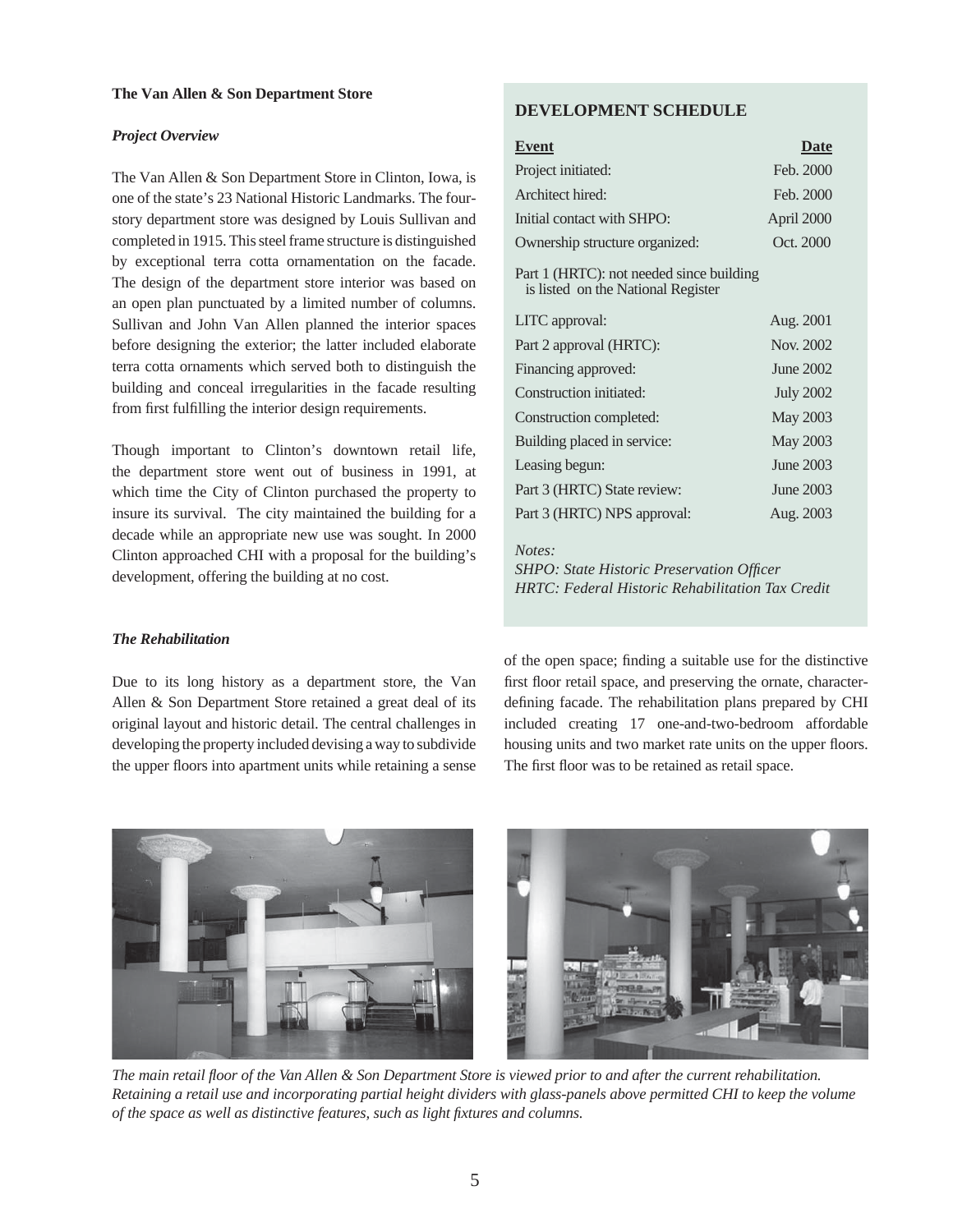# **TAX CREDIT ANALYSIS**

| <b>Historic Rehabilitation Tax Credit</b> |                      |
|-------------------------------------------|----------------------|
| Total development costs                   | \$3,180,706          |
| Total qualifying expenditures             | \$2,927,306          |
| Rehabilitation Tax Credit percentage      | 20%                  |
| <b>Total Rehabitation Tax Credit</b>      | \$585,461            |
| Equity yield for Rehabilitation Credit    | .90<br><sup>\$</sup> |
| Equity raised from Rehabilitation Credit  | \$526,915            |

| Low-Income Housing Tax Credit                                            |                         |
|--------------------------------------------------------------------------|-------------------------|
| Total development costs                                                  | \$2,808,135             |
| Total qualifying expenditures                                            | \$2,661,769             |
| Less Historic Rehabilitation Tax Credit (historic on housing costs only) | \$519,462               |
| Eligible basis                                                           | \$2,124,307             |
| Low-income proportion                                                    | 86.17%                  |
| Qualifying basis                                                         | \$1,846,039             |
| Annual credit percentage                                                 | 8.05%                   |
| Annual credit amount (amount awarded at application; costs support more) | 114,375<br><sup>S</sup> |
| Annual acquisition credit amount                                         | \$5,572                 |
| <b>Total Low-Income Housing Tax Credit</b>                               | \$1,143,750             |
| Equity yield for Low-Income Credit                                       | \$<br>.80               |
| Total equity raised from Low-Income Credit                               | 915,000<br>\$           |
| <b>Total Combined Equity</b>                                             | \$1,441,915             |

Early consultation with the State Historic Preservation Office and the National Park Service identified several potential problems, including the addition of a light well, the treatment of the historic elevators, and the subdivision of the first floor retail space. Identifying a suitable space for the required number of parking spaces was also a challenge for this central downtown location.

The primary ground floor retail space was characterized by high ceilings and majestic columns topped with floriated capitals, a handsome staircase with glass display cases, historic light fixtures, and other features. The challenge was to divide this space for retail while retaining its sense of openness and grandeur. This was achieved by using demising walls topped with large glass transoms, allowing the distinctive columns and high ceiling to remain visible. The majority of the first floor space was leased by a local retail pharmacy. The first floor also accommodated a computer-learning center for tenants and a history center.

In converting the upper three floors to residential use, it was possible to align all apartments with exterior walls in order to provide natural light and air. Additional windows were added on a secondary elevation to help achieve this. To bring more light into the central lobbies on the upper floors, a light well was introduced. The columns in the upper floors were integrated into the units and original hardwood floors were restored in many areas. The elevator and stair circulation was retained as well.

During the Van Allen building rehabilitation, lead paint abatement was a notable hurdle to overcome. It was difficult to find a contractor able to complete the work in accordance with new lead abatement regulations. Though expensive and time consuming, the lead paint abatement did not impede the completion of the project or its financial success.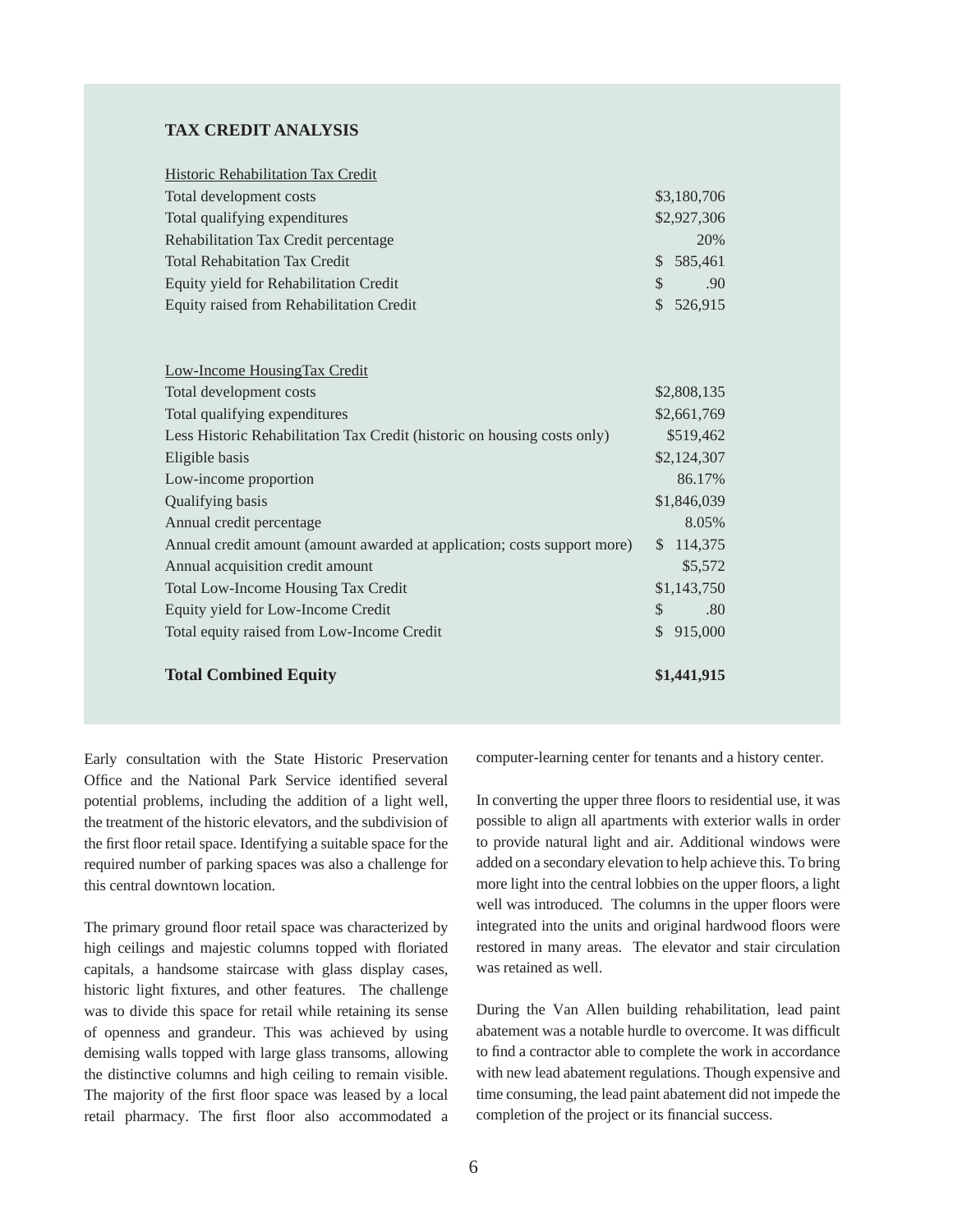# **PROJECT FINANCING**

| <b>Total Cost of Project</b>                                                                 |                |
|----------------------------------------------------------------------------------------------|----------------|
| Acquisition                                                                                  | $\Omega$       |
| Rehabilitation*                                                                              | \$3,180,706    |
| Total                                                                                        | \$3,180,706    |
| *represents total costs—not just qualifying rehabilitation costs                             |                |
| <b>SOURCES OF FUNDS</b>                                                                      |                |
| Total amount:                                                                                | \$3,180,706    |
| <b>Grants/Subsidies:</b>                                                                     |                |
| Total amount:                                                                                | \$846,983      |
| Sources: Federal Home Loan Bank (\$70,000), Save America's Treasures Grant (\$200,000), Iowa |                |
| Department of Economic Development (\$474,983), and City of Clinton (\$102,000)              |                |
| <b>Debt Financing:</b>                                                                       |                |
| <b>Source: Clinton National Bank</b>                                                         | \$200,000      |
| Equity:                                                                                      |                |
| Sources: Iowa Equity Fund                                                                    | \$1,960,887    |
| general partner equity contribution                                                          | \$151,836      |
|                                                                                              |                |
| <b>TAX CREDITS</b>                                                                           |                |
| Federal Historic Tax Credit                                                                  | \$585,461      |
| <b>State Historic Tax Credit</b>                                                             | \$548,047      |
| Low Income Housing Tax Credit                                                                | \$114,375/year |
| <b>State Enterprise Zone</b>                                                                 | \$37,500       |

Located at the corner of intersecting streets, the building has two significant street facades. Because it was a National Historic Landmark, CHI took efforts to restore its grandeur, including repairing the modified Chicago-style windows, carefully treating the decorative polychrome terra cotta, repairing the storefront awnings to full working condition, and rebuilding a damaged entrance canopy.

#### *Project Financing*

Financing for the Van Allen building was derived from a number of sources. Equity from syndication of the Federal Historic Rehabilitation Tax Credit and the Federal Low Income Housing Credit along with a credit from the Iowa State Historic Tax Incentive Program met 57% of the total development costs. The Historic Rehabilitation Tax Credit, offering a five-year recapture with the entire credit earned up front, yielded \$0.90 for every dollar of credit. The Low-Income Housing Tax Credit, with a 15-year recapture and the credit earned in equal installments over 10 years, yielded a lower value of \$0.80 for every dollar of credit.

The City of Clinton not only provided the building at no cost but also awarded a \$102,000 grant to the project. To assist with the cost of restoring the building's street facades, a \$200,000 Federal Save America's Treasures grant was obtained. Further grants or subsidies came from the Iowa